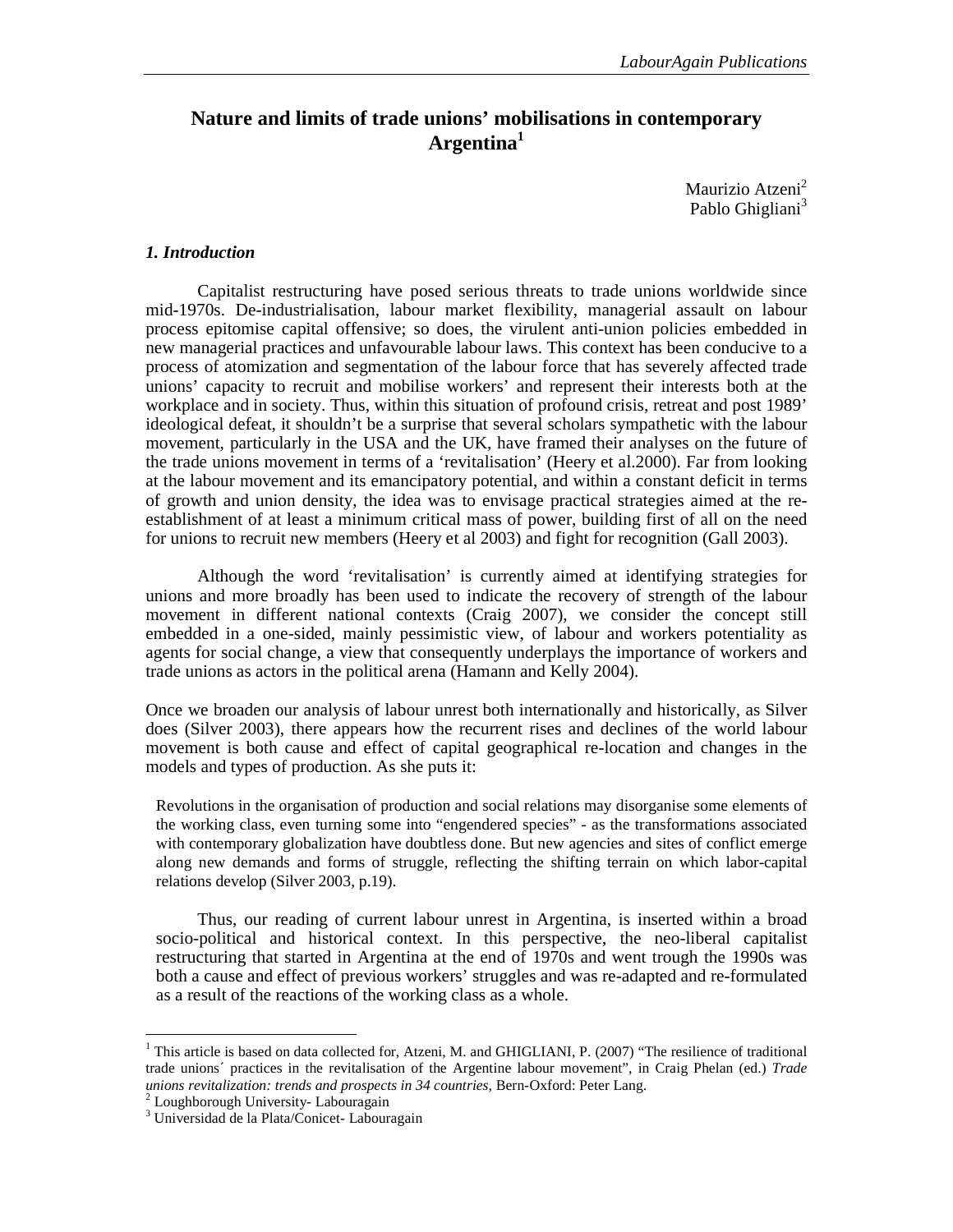While in recent years Argentina, in coincidence with the 2001 financial crisis, has been the site of a range of diverse and alternative labour protests, mainly leaded by the unemployed movement (the so-called *piqueteros)*, after 2002 and in a context of economic growth and political stability, labour struggles have resumed with trade unions and formally employed workers as the main protagonists. Understand the nature and limits of these struggles are the main scope of this paper and a useful way to introduce the case studies that constitute the dossier.

#### *2. Indicators of trade unions growth*

Objective indices of trade unions strength are often contentious (Kelly 1998). Yet, union density, labour conflicts and collective bargaining are among the indicators that scholars have frequently used to substantiate its existence. Indeed, the reunification of the main workers confederation of Argentina, the Confederación General de Trabajadores (CGT), is arguably another index of unions' re-gained political relevance. Each of these aspects will be briefly evaluated in the following sections.

## *Union Density*

Reliable figures on union density are problematic in Argentina. Trade unions have usually overestimated membership levels, public authorities have not kept periodic records, scholars have used very different sources and methodologies, and thus their research outcomes are hardly comparable. Yet, available estimates suggests that while total membership has fallen, the decline in union density has not been dramatic in the last two decades, despite the wideranging process of state and capital counter-mobilisation

| Year    | % union density              |
|---------|------------------------------|
|         | (Lamadrid and Orsatti 1991)  |
| 1954    | 48                           |
| 1963    | 40                           |
| 1974    | 43                           |
| 1979    | 42                           |
| 1982-83 | 41                           |
| 1989    | 44                           |
|         | % union density              |
|         | (Marshall and Perelman 2004) |
| 1990    |                              |

Table 1: Trade Union Density in Argentina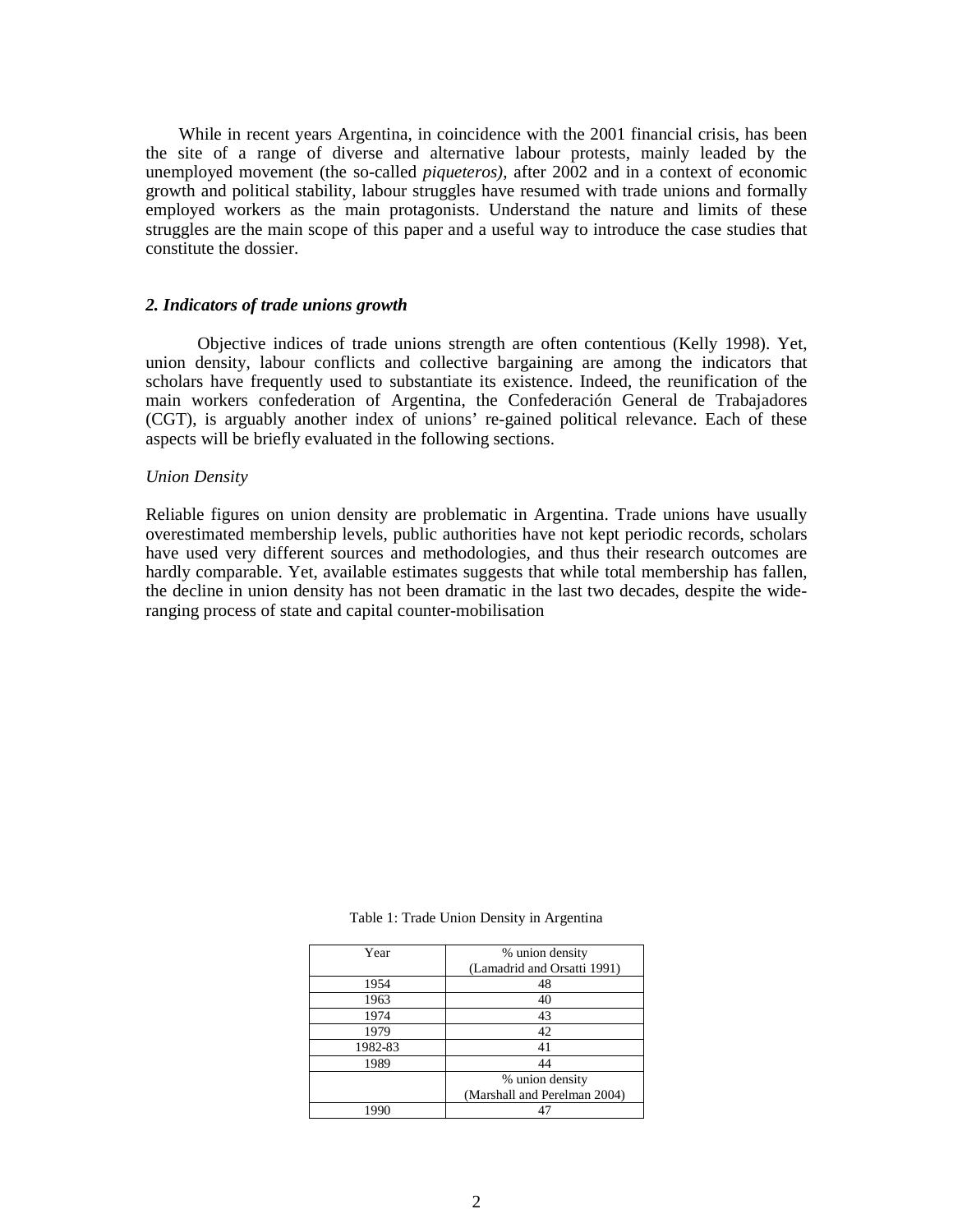| 1991-94 | $14 - 47$       |  |
|---------|-----------------|--|
| 2001    |                 |  |
|         | % union density |  |
|         | ETE.            |  |
| 20054   |                 |  |

This is surprising in a country where incentives for organising are scarce: union finances do not depend exclusively on members fees; there is a legal monopoly of collective bargaining representation granted by public authorities to the largest union (*personería legal*), which reduces the likelihood of inter-union disputes; collective agreements apply also to nonunion members; demands are often channelled through institutional mechanisms of political exchange; and the mobilising capacity of trade unions goes far beyond their memberships. Even incorporating in the series the lowest estimations, that is those provided by ETE and EIL for 2005, union density remains well above most industrialised economies, where the decline have been much more marked (Visser 2006).

## *Labour Conflicts*

 $\overline{a}$ 

The first positive sign of trade union strength in Argentina is the increasing rate of labour conflicts, although not all such conflicts necessarily involved unionised workers.<sup>5</sup> 2005 witnessed a peak in labour conflicts, only

surpassed twice since 1980 – in 1988 and 1990, both of which were periods of high inflation.





Source: Nueva Mayoría.

It is important to stress that the analysis of labour conflicts is also highly problematic due to the lack of historical series of official data (the MTSS have resumed to produce statistics in 2006). Current series are often the outcome of information taken mainly from newspapers. Table 3 shows how difficult is to assess absolute figures using these sources. Nevertheless, it is possible to argue that the general trend can be known through this methodology accurately.

 $4$  Unfortunately, there is no historical series of these rates measured by Encuesta a Trabajadores en la Empresa (ETE) and Encue Indicadores Laborales (EIL) carried out by the Ministerio de Trabajo, Empleo y Seguridad Social (MTSS) both in 2005. These correspond to registered wage-labourers employed in private firms with 10 or more workers; that is, they incorporate neither reg workers from firms with less than 8 employees, nor public sector workers (8 % and 38 % respectively of the total registered employ 2001 – figures form MTSS and the National Institute for Statistics, INDEC).

 $5$  But according to official data, 90 % of the total labour conflicts in 2006 were driven by trade unions (MTSS 2007). It is well-kn weaknesses of the rate of labour conflict as a straightforward index of trade union power: an industrial action threat by a powerful ur energy unions, for instance) could be enough to obtain their demands; in turn, public unions in Argentina, comparatively weaker in to industrial unions (see for instance the unequal capacity to keep their respective wage levels), head strike statistics since Nevertheless, as the issue at stake is the recovery of union activity, this is an important index; moreover, when its decline was t evidence for pointing towards the demise of unionism.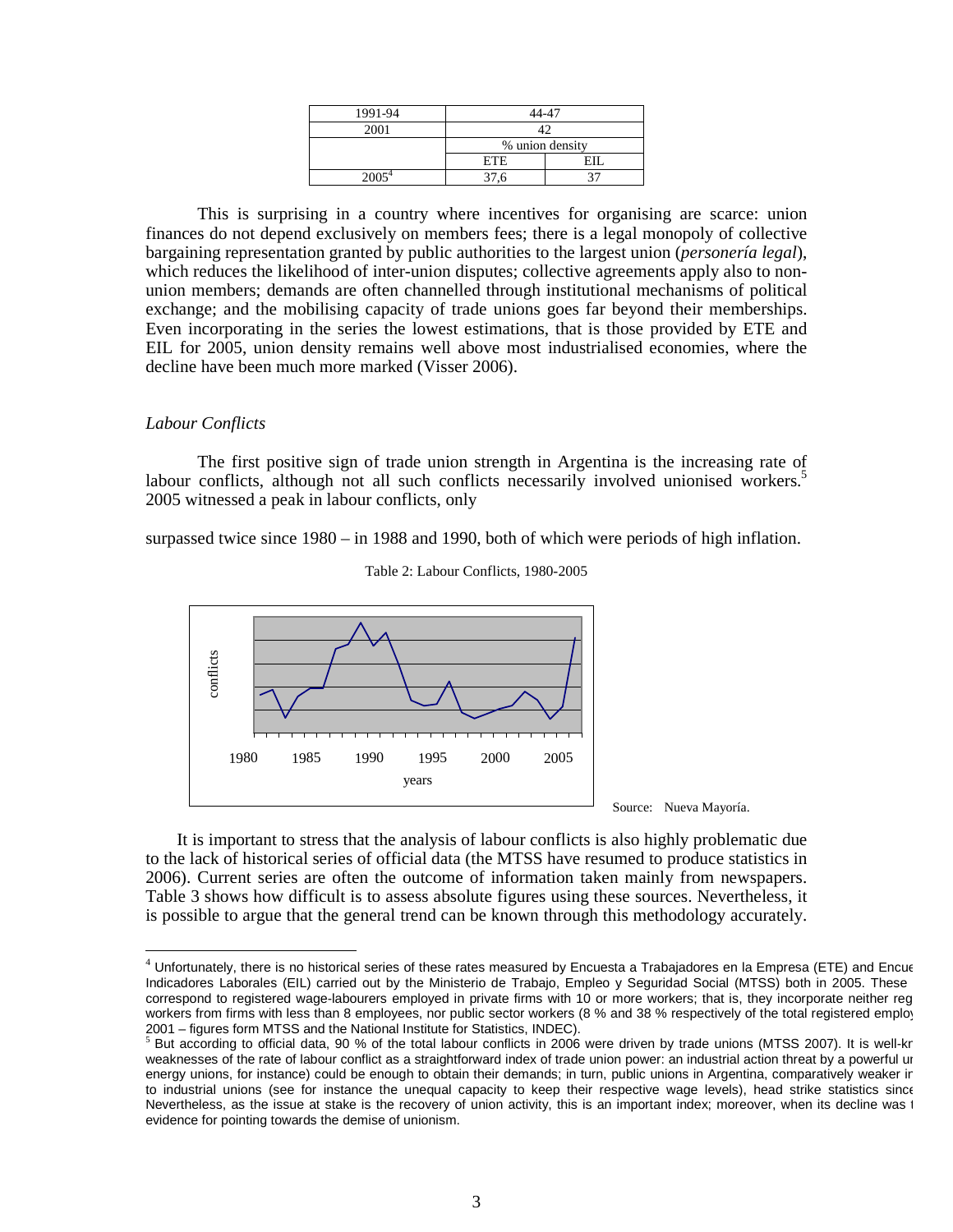In this sense, diverse series of data show that the trend slowed down during 2006 and 2007 but kept above the levels of 1990s.<sup>6</sup>

enties and the pend of the controller and the number of conflicts between January-August 2007 (Taller de Estudios Laborales of Pimsa, an independent research centre set in 820 the number of conflicts between January-August TEL 2007); MTSS recorded 339 labour conflicts between January-February (MTSS 2007) against 231 registered by Pimsa.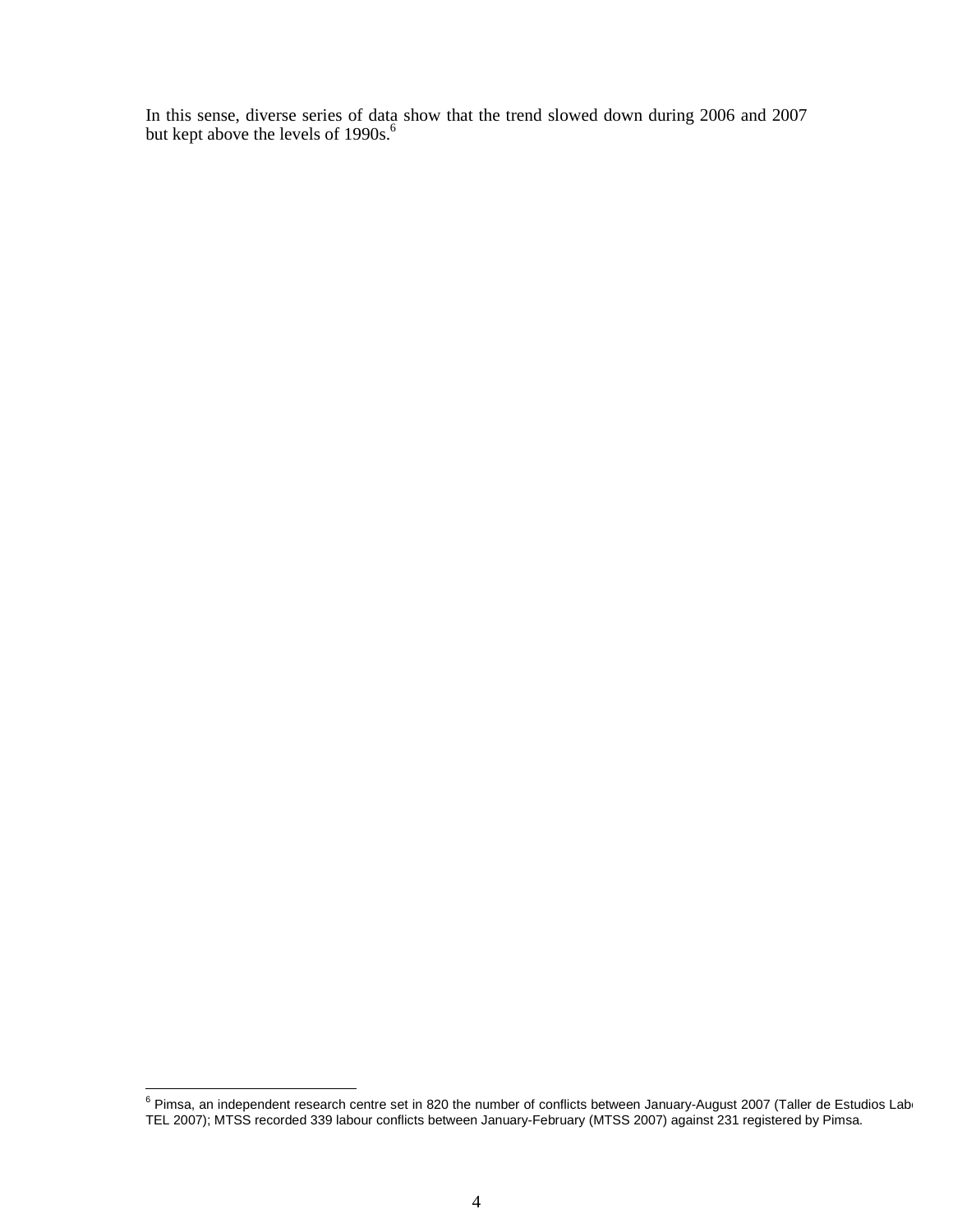

Table 3: Labour conflicts since 2003: comparing different sources

There is however a discordant note to take into account. There were 12 general strikes launched by the labour movement between 2000 and 2002 in the midst of the longest economic recession in Argentinean history, whereas there was only one since 2003 despite the growth in sector conflicts.<sup>7</sup> This fact raises questions about the unity of the labour movement, the range of solidarity across the working-class and the character of the current cycle of labour protest**.**

## *Collective Bargaining*

 $\overline{a}$ 

2006 witnessed a new record regarding the number of collective bargaining agreements (Table 4a/b), and the trend carried on into 2007, as between January-September, 719 agreements were recorded by the MTSS. Then, this aspect points, in principle, to another index of trade union growth.

 Source: Taller de Estudios Laborales (TEL 2007), Nueva Mayoría y Ministerio de Trabajo y Seguridad Social (MTSS 2007).

 $^7$  It was called by the CTA and other organisations (and supported by the CGT through a one- hour general strike) after a teacher was assassinated by the police during a road-block.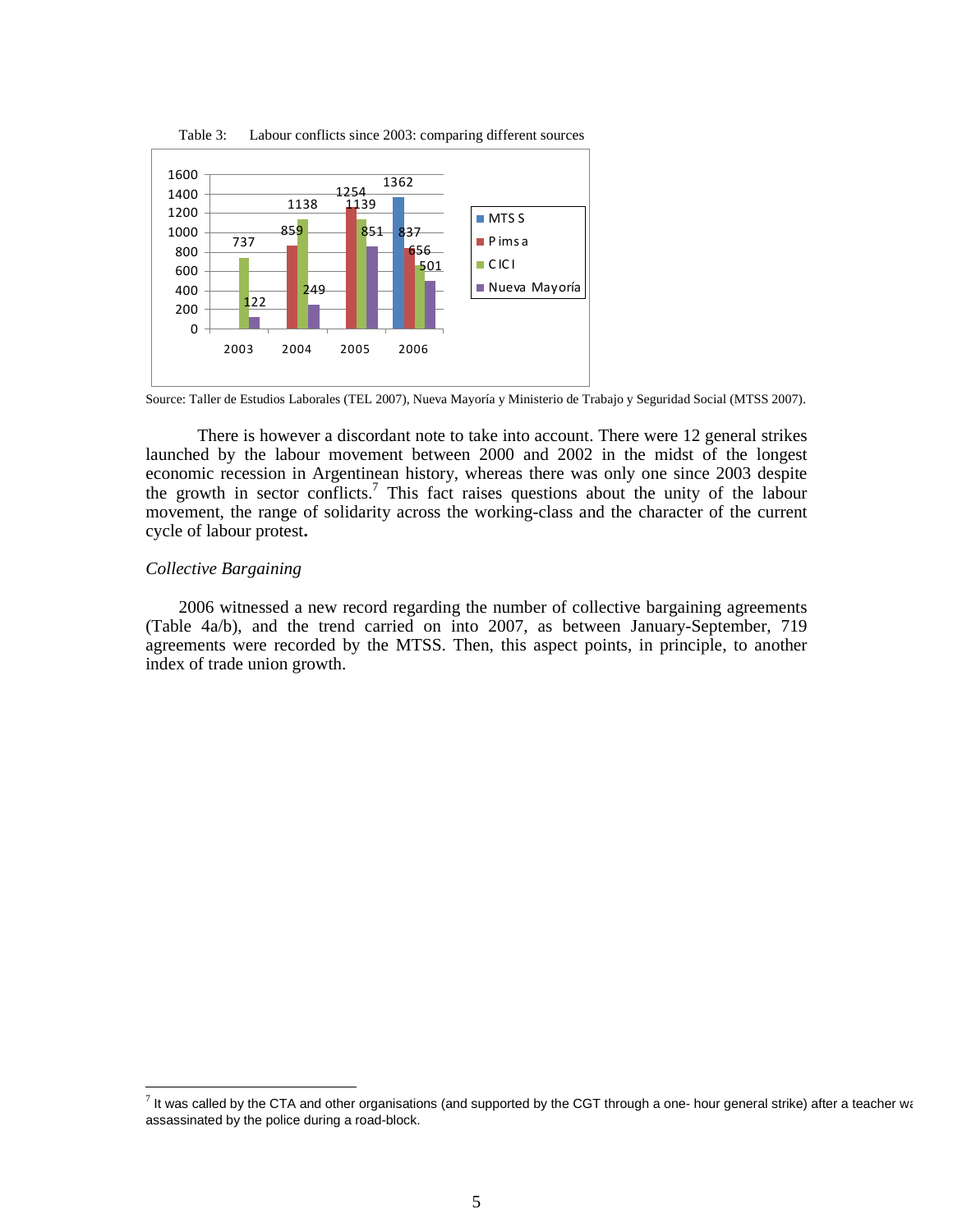| Year | Scope of negotiations |      | Total |
|------|-----------------------|------|-------|
|      | Activity / sector     | Firm |       |
| 1991 | 79                    | 18   | 97    |
| 1992 | 165                   | 44   | 209   |
| 1993 | 127                   | 91   | 218   |
| 1994 | 98                    | 104  | 202   |
| 1995 | 71                    | 125  | 196   |
| 1996 | 45                    | 107  | 152   |
| 1997 | 41                    | 167  | 208   |
| 1998 | 30                    | 189  | 219   |
| 1999 | 32                    | 152  | 184   |
| 2000 | 12                    | 64   | 76    |
| 2001 | 22                    | 128  | 150   |
| 2002 | 27                    | 181  | 208   |
| 2003 | 56                    | 338  | 394   |
| 2004 | 112                   | 236  | 348   |
| 2005 | 203                   | 365  | 568   |
| 2006 | 278                   | 494  | 772   |

#### Table 4a Collective Agreements Classified by Scope

Although decentralisation still prevails, there has been a recent increase in sector level agreements. Collective bargaining at this level has a direct positive consequence in the scope of coverage. During 2005 for instance, 36 per cent of such agreements comprised 92 per cent of the wage-labourers who benefited from collective negotiations. Moreover, 93 per cent of these agreements resulted in wage increases against 78 per cent of the agreements reached at firm level.

The exponential increase in collective bargaining however, is not only the outcome of the growth of *Convenios Colectivos de Trabajo (CCT)* - integral negotiations over the employment relationship, the labour process and work organisation and the place of the union in the framework of industrial relations, but mainly of the *acta*s, that is, a particular type of agreement concerned with just few clauses of a CCT (Table 4). Most of the *actas* nowadays are simply wage adjustments - 80 % of them for the period 2003-2007 (CTA 2007).

Source: Ministerio de Trabajo, Empleo y Seguridad Social (MTSS).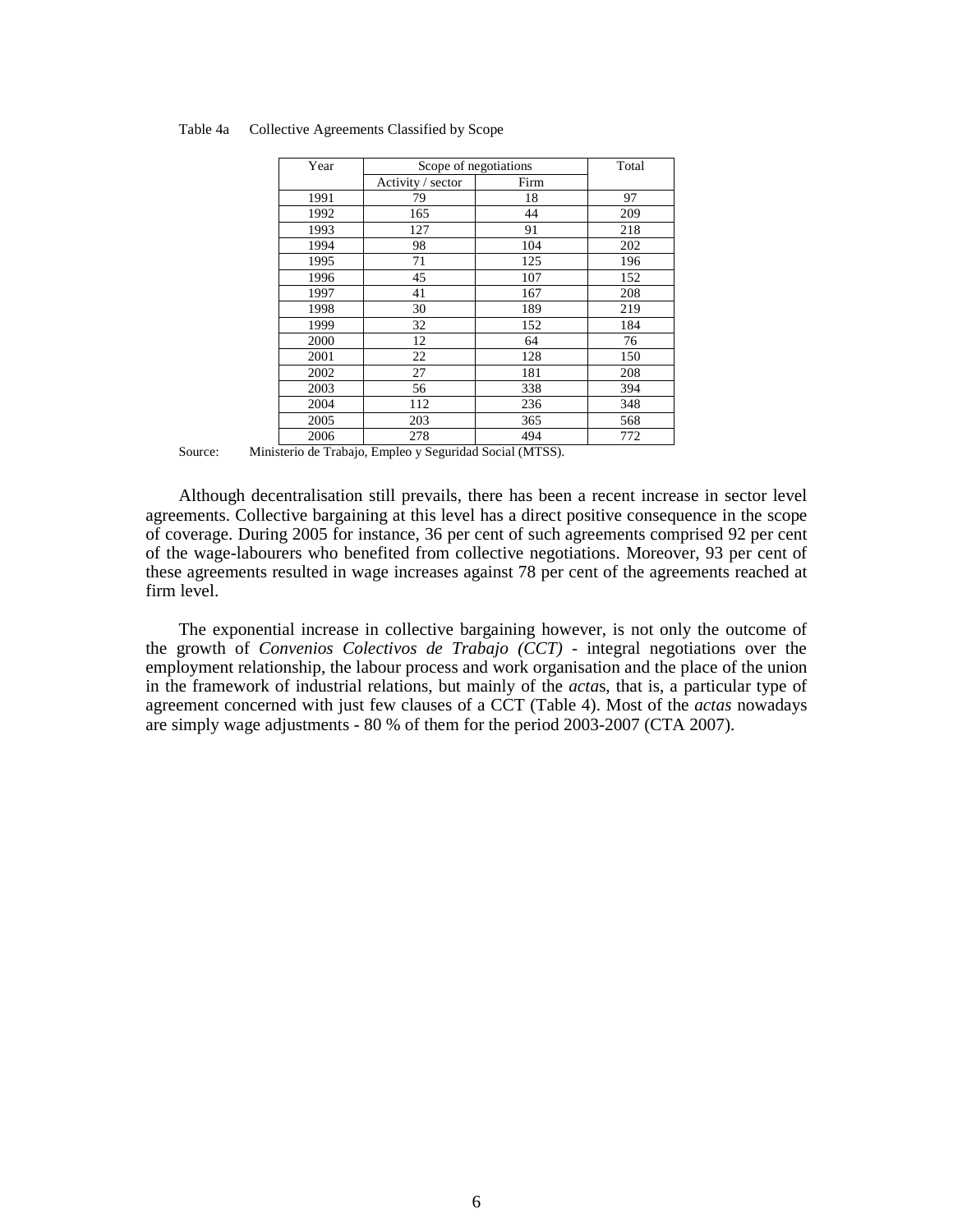| Year | <b>CCT</b> | Actas | Total |
|------|------------|-------|-------|
| 1991 | 5          | 92    | 97    |
| 1992 | 23         | 186   | 209   |
| 1993 | 49         | 169   | 218   |
| 1994 | 60         | 142   | 202   |
| 1995 | 70         | 126   | 196   |
| 1996 | 67         | 85    | 152   |
| 1997 | 62         | 146   | 208   |
| 1998 | 87         | 132   | 219   |
| 1999 | 94         | 90    | 184   |
| 2000 | n/d        | n/d   | 76    |
| 2001 | n/d        | n/d   | 150   |
| 2002 | 75         | 104   | 179   |
| 2003 | 129        | 265   | 394   |
| 2004 | 85         | 251   | 336   |
| 2005 | 102        | 451   | 553   |
| 2006 | 131        | 641   | 772   |

#### Table 4b Collective Agreements Classified by Type

Source: CTA (Central de Trabajadores de la Argentina) y Ministerio de Trabajo, Empleo y Seguridad Social (MTSS).

## *The Reunification of the CGT*

 $\overline{a}$ 

Finally, the reunification in 2004 of the principal Argentinean confederation, the CGT, has been regarded as a political-institutional index of trade unions renewed importance by journalistic sources. Since the mid 1940s, the unity of trade unions in a single CGT was the main strategic aim of union leadership. Still, governmental interventions, dictatorial prohibitions and transitory divisions of the CGT were commonplace after the 1955 *coup d'etat* against Perón. In this regards, 1992 witnessed a true novelty, the rise of a permanent rival organisation, the, by then, *Congreso de Trabajadores Argentinos* and today, *Central de Trabajadores Argentinos* (CTA), in opposition to the hesitant or even critically supportive attitude of the CGT in the face of the deepening neo-liberal agenda.<sup>8</sup> The challenge of the CTA contributed to fuel tensions within the CGT, which in 1994 led to the rise of the *Movimiento de Trabajadores Argentinos* (MTA) in opposition to governmental policies. This internal struggle ended in 2000 with the effective division of the CGT into a dialogueoriented CGT (*CGT dialoguista*) and a more contentious CGT (*CGT rebelde*), the latter built upon the MTA faction.

Overall, the 1990s was a period of political division for the Argentine labour

movement – a Marxist oriented grouping, the *Corriente Combativa y Clasista* (CCC) won also some prominence in the period. Thus the recent reunification of the two CGTs, although far from achieving the old unity of the labour movement might be considered a major event in the Argentine political scenario. However, the reunification of the CGT has not translated into unified and wider actions as shown by the aforementioned data about general strike occurrence since 2000. Indeed, during 1991-1999, in spite of the division, the CGT, the MTA, the CTA and the CCC, mostly joining their forces, were able to bring about 9 general strikes (Iñigo Carrera 2006).

### *3. The Socio-Economic and Political Context of Trade Union Revitalisation*

<sup>&</sup>lt;sup>8</sup> The CTA obtained partial recognition (inscripción gremial) from the Government in 1997. While the inscripción gremial falls sho protection guaranteed by the *personería gremial*, it is often a first step in the struggle for full recognition. Despite favorable expectat Kirchner Government denied the personería gremial to the CTA backing the leadership of CGT.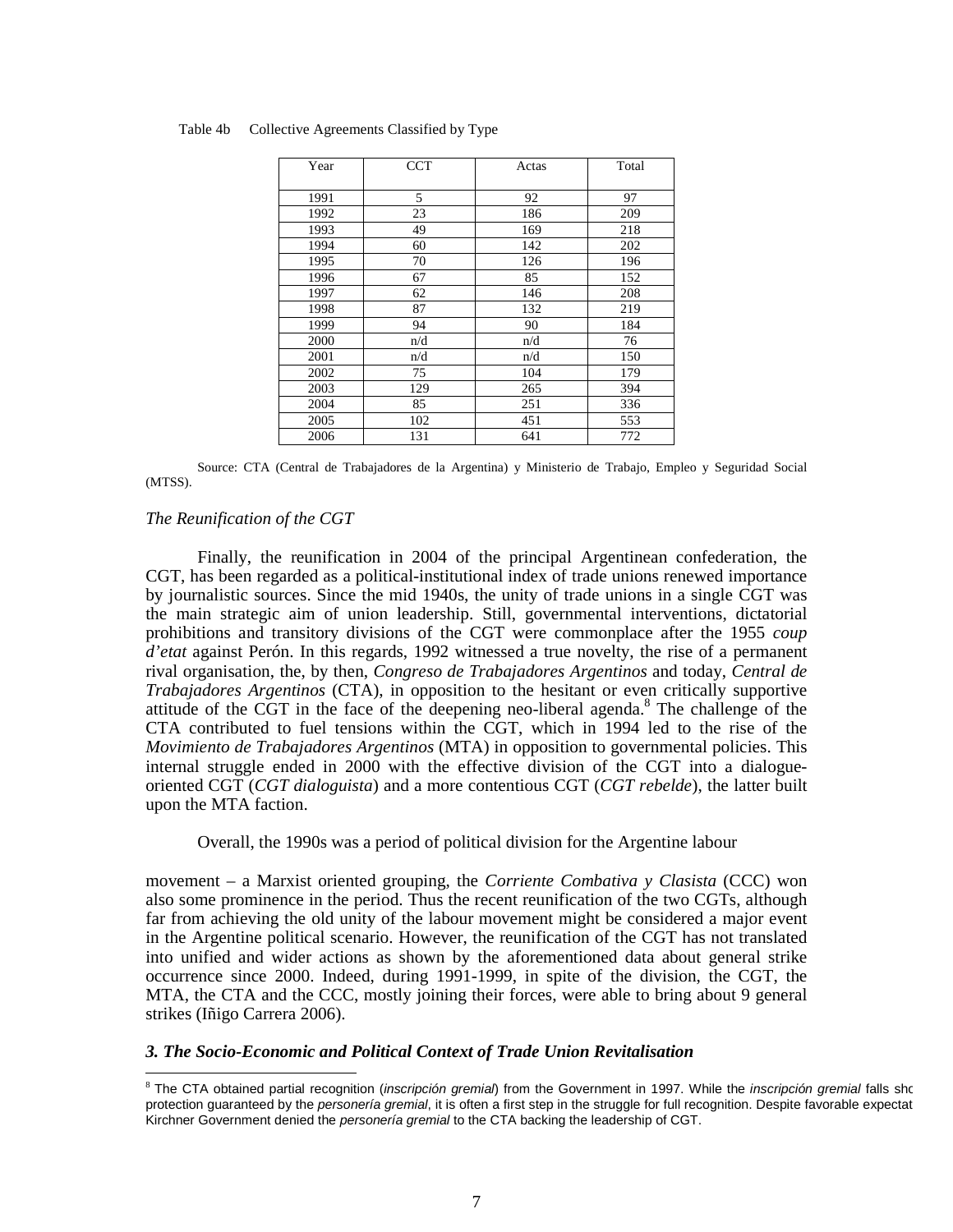Since 2003, after the end of the recession, the country has experienced a steady economic recovery with rates of growth oscillating around 8 to 9 per cent annually. This fact is key to contextualising trade union growth. For trade unions there are three important consequences of this recovery. First and foremost, unemployment fell to 8,5 per cent in 2007 after climbing in October 2001 to 21.5. Second, the number of workers employed in the private formal sector has increased 22,4 percentage points since 2001(TEL 2007), thus allowing unions to maintain their positions in certain strategic industries (such as automotive, telecommunication, energy, transport) that although affected by the 1990s restructuring where among the first to take advantage of the post 2003 favourable business climate, thus strengthening trade unions associational power (Etchemendy and Collier 2007). Third, capitalists have been inclined to concede workers' demands in the face of potential disruptions to the productive process in the midst of growing profits and backward wage levels (wage-labour participation in the gross aggregated value fell from 38,2 per cent to 28,8 due to currency devaluation after the peak of the crisis in December 2001) (TEL 2007). Thus, this positive economic cycle has been fertile soil for trade union demands for higher salaries, both through collective bargaining and industrial action. Indeed, trade union negotiations and struggles succeeded in raising real wages in the formal private sector above those of 2001, though within an uncertain climate due to inflationary pressures. However it is important to note that in the public sector and among unregistered wage-labourers (according to INDEC 57,7 % of the total numbers of workers and employees), real wages levels still remain below those of 2001 (TEL 2007).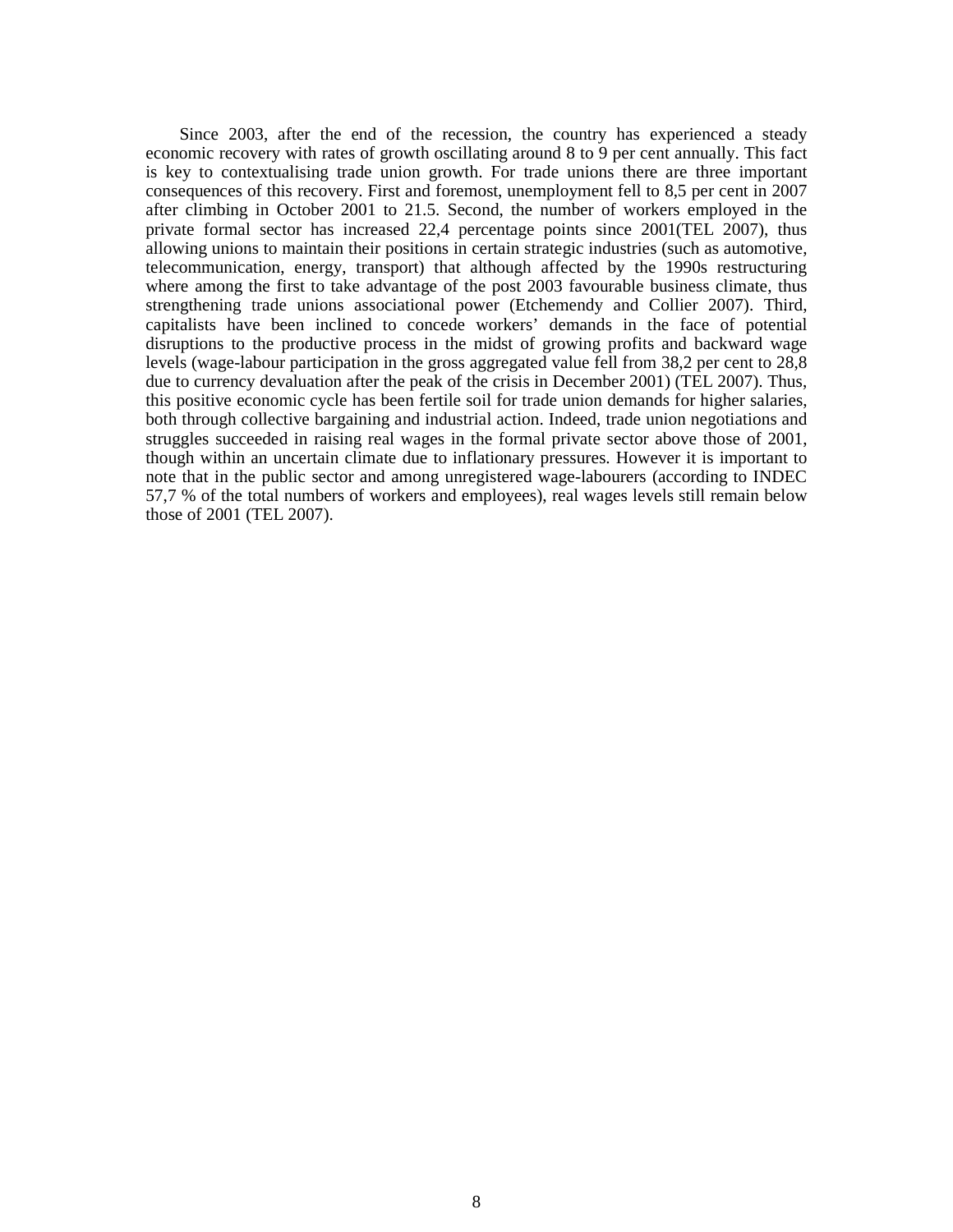Table 5: Gross Domestic Product, real wages (July's rate), unemployment, underemployment and people under poverty line (May wave)

| Year | GDP at<br>constant<br>prices | real wages/private<br>registered labour | Unemployment | Under<br>employment      | people under<br>poverty line |
|------|------------------------------|-----------------------------------------|--------------|--------------------------|------------------------------|
|      | $2001 = 100$                 | 4th quarter $2001=100$                  |              |                          |                              |
| 2003 | 108.3                        | 84.4                                    | 15.6         | 18.8                     | 51.7                         |
| 2004 | 118.0                        | 96.2                                    | 14.8         | 15.2                     | 44.3                         |
| 2005 | 128.9                        | 99.9                                    | 13.0         | 12.7                     | 33.8                         |
| 2006 | 139.8                        | 108.6                                   | 11.4         | 11.0                     | 31,4                         |
| 2007 | $\overline{\phantom{a}}$     | 117.7                                   | 8,5          | $\overline{\phantom{a}}$ | $23.4^9$                     |

Source: Instituto Nacional de Estadísticas y Censos (INDEC), TEL (2007).

This economic recovery, however, should not make us lose sight that its effects are still modest as far as the participation of workers in the added value is concerned (Table 6).

| 1993 | 43.9 |
|------|------|
| 1994 | 42.5 |
| 1995 | 39.9 |
| 1996 | 36.1 |
| 1997 | 36   |
| 1998 | 38.1 |
| 1999 | 38.7 |
| 2000 | 37.4 |
| 2001 | 38.2 |
| 2002 | 28.8 |
| 2003 | 26.3 |
| 2004 | 27.7 |
| 2005 | 28.6 |
| 2006 | 30.8 |

Table 6: workers share in added value

Source: Taller de Estudios Laborales (2007).

 $\overline{a}$ 

Trade unions also took advantage of a changed political scenario. The Peronist Government, which assumed office in 2003, showed, comparatively, a greater openness to trade union claims. At least initially, it exhibited a

certain tolerance towards social protests, particularly labour conflicts. However, this attitude has been gradually changing since the second half of 2005, as police suppressed labour protests, sit-down strikes and factory occupations in the provinces of Neuquén, Chaco and Santa Cruz, and picket lines of meat workers in Buenos Aires. Since then, in the face of intense labour conflicts or grass-roots defiance to the power of either employers or union bureaucracies or both, repression and criminalisation of workers protests have been

 $^9$  This last figure is incorporated here for completeness, but bearing in mind that INDEC has been manipulating data in to show lower levels of inflation rates. This manipulation affects poverty measures.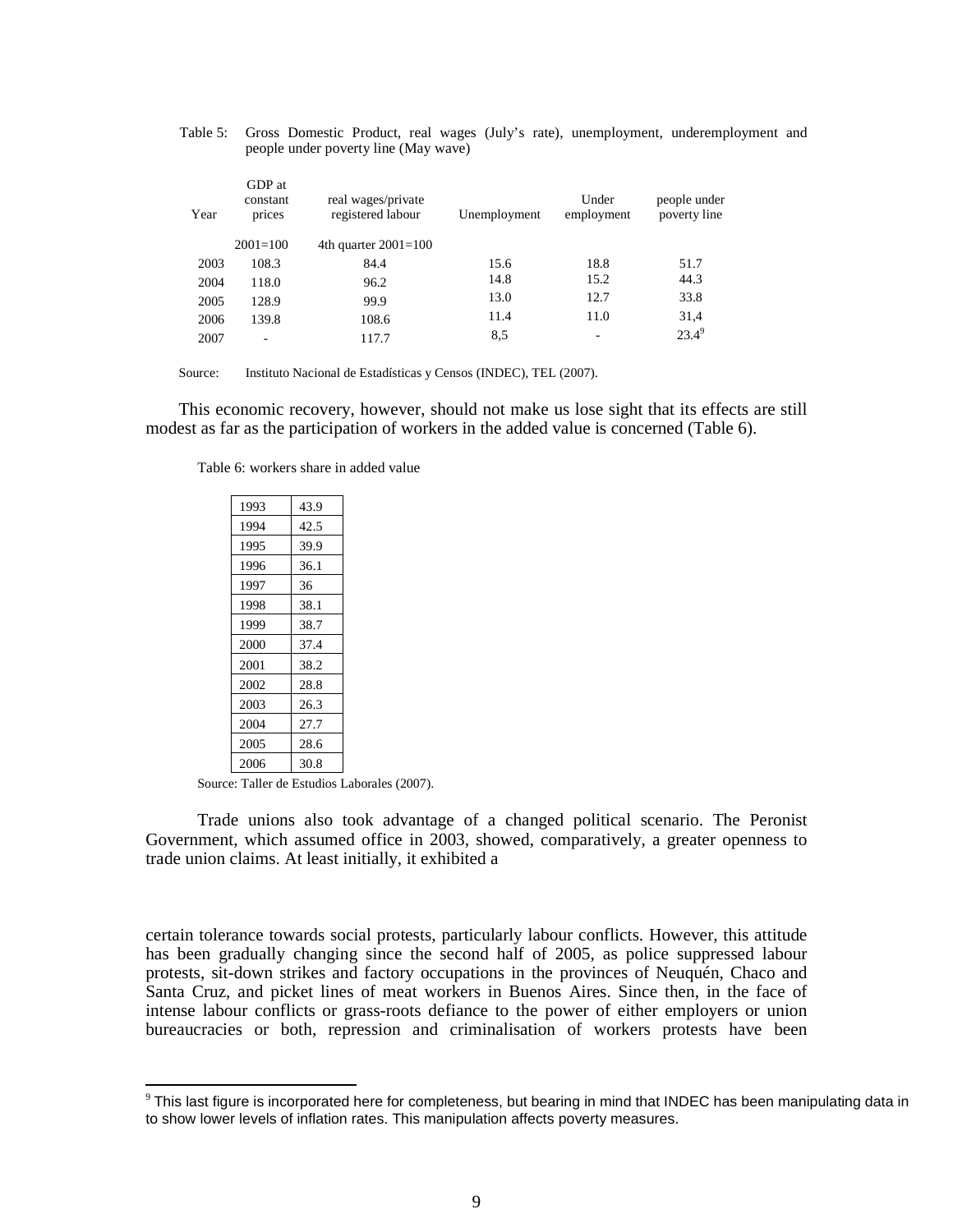commonplace (casino, undergrounds, teachers, health workers, fishing, wood, textile industry, among others).

In turn, the government decreed minimum wage increases too, which stimulated the demands of highly paid workers. The Ministry of Labour has encouraged collective bargaining as well as monitored the *Consejo del Salario Mínimo, Vital y Móvil*, a tripartite body for social dialogue, which agreed, though not unanimously as CTA rejected the offer, another rise in the minimum wage. It has also decreed in 2003 and 2005 wage increases, which were to be incorporated into the CCTs' salary scales. All these policies have been part of a hegemonic project by which the government initially sought to deactivate the mobilisation of the *piqueteros*, obtain support from popular organisations, and re-establish gradually some institutional channels for political exchange with part of the labour movement. At the same time, these policies were a governmental attempt to control through consensual means the distributive struggle. For instance, in 2006 and 2007 the Government sets out standards for wage dealings through the agreements dealt by the lorry drivers union (*Camioneros*), the leading faction of the CGT, and other emblematic unions. According to the administration, this is a strategy directed to avoid skyrocketing inflation. The new Peronist Government, headed by Cristina Fernández de Kirchner, follows identical guidelines and alludes openly to the need of a 'Social Pact' for 2008, while Moyano, leader of the CGT and *Camioneros*, already predicted a ceiling on salary increases of 13 per cent for the negotiating round of next March.

In short, the end of the long economic depression, the increase of production and economic activity, the decline of unemployment, and the political and economic project of the Government, while functioning to restore the hegemonic control upon the broader process of social mobilisation manifested in 2001 and 2002, contributed to re-empower trade unions' and fostered their willingness to mobilise the rank and file.

# *4. The Nature of Trade Unions growth: The Old and the New*

What lies behind these signs of unions' growth? In much of the English literature on revitalisation, discussion has focused on innovation in union policies, rooted in the adoption of a partnership, a servicing or an organising profile or a combination of these. In Argentina, by contrast, trade union revitalisation seems to be associated primarily with traditional practices. With that understanding, let us resume the analysis of the above described indicators: union density, labour conflicts, collective bargaining and the reunification of the CGT.

At first sight, *union density* is still statistically high. Yet, it is necessary to take into account the number of unregistered wage-labourers since it is unlikely that these workers are equally able to join trade unions. As we have seen, recent statistics by MTSS on union density focuses only on formal enterprises with 10 or more employees. At the beginning of 2007, however, 41.6 per cent of the total number of wage-labourers corresponded to unregistered labour, whereas from 1992 to 1996 the rate of unregistered employees oscillated between 22 and 25 per cent. Thus, surely, union density among unionisable workers remains relatively high, whereas more and more wage labourers are outside the reach of trade union organisation. Moreover, union density says nothing about why (or how) trade unions have maintained their relative position. Neither union density says about the actual weaknesses of workplace structures. According to the MTSS, although 62.8 % of firms recognise to have unionised workers, approximately 85 % of them do not face shop-floor structures of representation. The official data also shows that while a reasonable percentage (52.5 per cent) of shop stewards operates in the larger companies (with more than 200 employees), their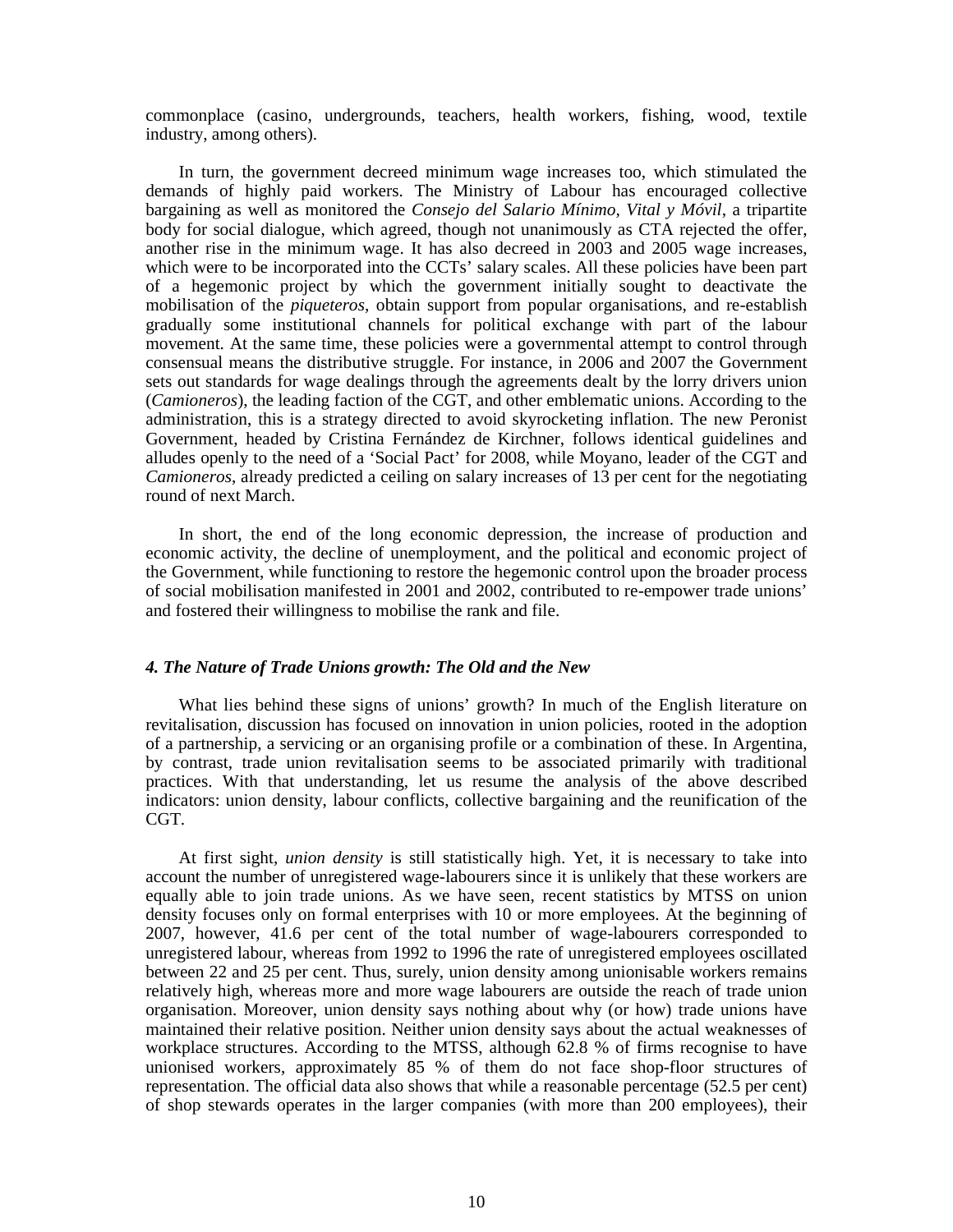ability to represent workers in medium firms (between 40 and 200) and small enterprises (less than 40 employees) remain very low (27.7 per cent and 7.5 per cent respectively). This explains that the workforce of the 15 % of firms, where the survey found shop-stewards, comprised 39 % of the total workers (ETE 2005).

In terms of conflicts and strikes, the number of workplace structures (the so-called *comisiones internas*), which have led industrial actions based on the mobilisation of workers through grass-roots mechanisms of decision-making, have increased. Some of them have passed through long conflicts with significant media impact in various activities, including the Buenos Aires underground (Bianchini and Torme in the dossier), hospitals, communications, airlines, casinos, and the textile, tyre and meat industries. Besides this, several trade unions have been campaigning for the inclusion of outsourced workers on equal terms and conditions with core workers, not only in the above-mentioned sectors but also in transport, oil, railways and various branches of the provincial, municipal and national state. Some of these campaigns involved solidarity action and strikes. This is a far cry from most union tactics during the 1990s, when the affiliation of outsourced workers was usually negotiated to compensate membership loss, by conceding lower terms and conditions and in this manner contributing to the division of the working class.

Difficult to evaluate is the subtle though noticeable growth of rank-and-file activism, manifest by mounting, though scattered evidence: building of workplace structures in previously union-free companies (messengers, casinos, call centres, supermarkets), struggles for recognition (telecommunications, public sector, call centres, petrochemical, fishing industry - on this industry, see Nieto and Colombo in the dossier); and electoral challenges to well-established leaderships mainly at the level of *comisiones internas* (undergrounds, textiles, tyres, banks, food, fishing). It is evidence of this activism too, the existence of more and younger activists, new though scattered and very small radical union groupings and the enlargement of the repertoire of actions.

However, it is important not to exaggerate this trend. On the one hand, traditional leaderships conduct most conflicts in a context of economic growth through traditional practices. On the other, as shown above when discussing union density, workers' ability to confront employers at the shop-floor is very limited. Yet, it would be equally unfair to neglect these episodes of lively grass-root activity.

Furthermore, an evaluation of trade unions' prospects should take into account their place within the broader picture of social protest in Argentina. In this regard, the leading role of trade unions declined in comparison to that of other organisations of the civil society during 1990s. While in 1989, trade union protest represented 74 per cent of the total protests recorded, in the early 1990s this proportion fell to approximately 54 per cent, and only 31 per cent of the social protests have corresponded to trade unions' initiatives between 1998 and 2003 (Schuster et al. 2006). While alternative data on strikes suggests the beginnings of recovery in 2004, the point remains that the ability of trade unions to build coalitions with other social movements seems to be a relevant strategic question. In this respect, the persistent hegemony of the traditional leaderships over the labour movement might be an obstacle as they have always been reluctant to such coalitions.

Moreover, given the monopoly of representation, the growth in the number of collective agreements, which might be taken as another index of unions' growth, implies an opportunity for traditional union leaderships to recover from a decade of retreat that had damaged their reputation. In the past, collective bargaining did involve the top-down mobilisation of workers, a sort of implied threat in order to achieve better terms and conditions. But genuine rank-and-file participation in collective negotiations has often been severely limited by the deficit of internal democracy. Moreover, although the participation of shop-stewards in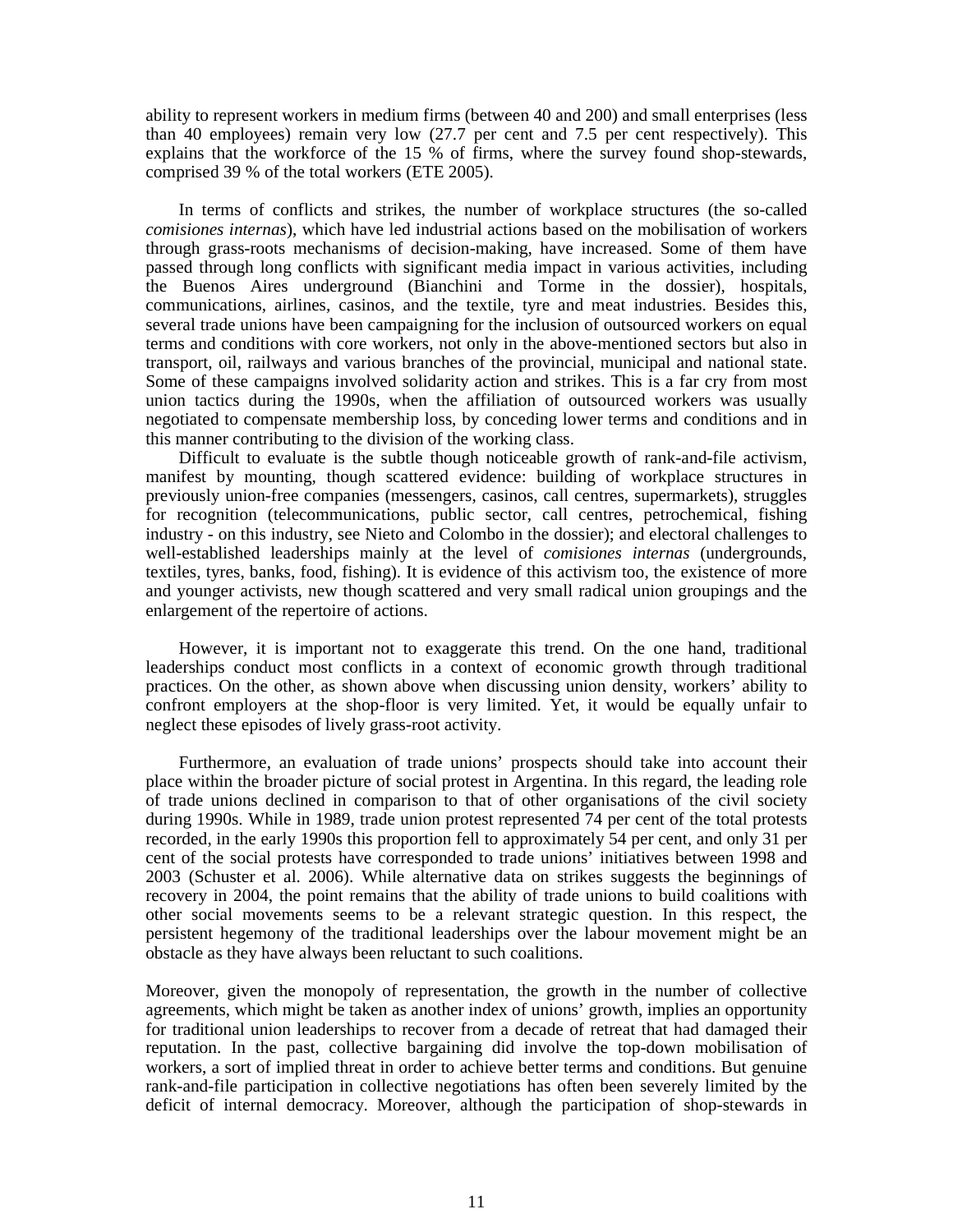negotiations at firm level is granted by law, workplace representatives participated in only 66 out of the 151 CCTs of this type signed in 2006 and 2007 (43,7 %) (CTA 2007). Indeed, today, collective agreements usually function to prevent the confluence of workers' mobilisation and the broader trend of social protest through a consensual dynamic. Thus, important as it is, the invigorating of collective bargaining might soon be reversed following changes in economic and political variables, as it does not express new organisational strengths, new tactics or new attitudes on the side of organised labour. Indeed, it seems to point to the favourable conjuncture in which old tripartite mechanisms of political exchange are promoted by public authorities in the face of a process of mobilisation of the subaltern classes, which has posed serious challenges to traditional leaderships.

In this regards, academic and political analysts agree that the Government favoured the reunification of the CGT to empower traditional union leaders as a safeguard against the mobilisation of the unemployed and the growth of rank and file's demands for wage rises. Moreover, the decision by public authorities to continue with the denial of the *personería gremial* to the CTA, an important actor in the mobilisation against the neo-liberal agenda during 1990s, comes to reinforce this impression. So far, the CGT has fulfilled the Governmental expectations backing the official policy to put ceilings on salaries deals, and thus, revitalising among scholars corporatist approaches to union-state relationships (Etchemendy and Collier, 2007).

## *5. Conclusions*

The main conclusion to be drawn from the above sketch is that, today in Argentina, there are concrete signals of trade union recovery but very few of renewal. Trade unions old practices and sectionalism, that are partly a product of the economic growth, partly a product of governmental policies, still dominate the scenario. Yet it is also true that the combination of economic and political factors has opened new and real room for the emergence of labour conflicts and workers' mobilisation outside the hegemony of the traditional leadership. Indeed, it is possible to find evidence of the latter in the series of grassroots democratic actions that have characterised several of the most important labour conflicts since 2005.

But besides this, with roughly half of the country's population below the poverty line, an 8.5 per cent rate of unemployment and 41,6 per cent of wage-labourers unregistered, the relationship between trade unions and the broader process of social mobilisation seems to be a relevant issue for the long term prospects of the labour movement. Incidentally, trade unions' direct involvement in the total number of social protests has shown a decline and the relationship between trade unions and other organisations of the civil society is still very limited.

This description thus reveals a complex picture for trade unions, in which the prospect for long-standing renewal seems to depend on the multiplication

of the experiments in grassroots democracy and coalition-building, rather than in the replication of the old trade union practices which have prevailed thus far.

## References

CTA (2007) *Dilemas y conflictos en torno a la representación directa en el lugar de trabajo*, Observatorio del Derecho Social, CTA.

*Documento de Trabajo nº 48*, Universidad de Buenos Aires.

Etchemendy, S. and Collier, R. (2007) 'Down but Not Out: Union Resurgence and Segmented Neocorporatism in Argentina (2003–2007)', *Politics and Society,* 35: 363-401.

G. Gall (ed.) (2003) *Union organizing: campaigning for union recognition.* London: Routledge